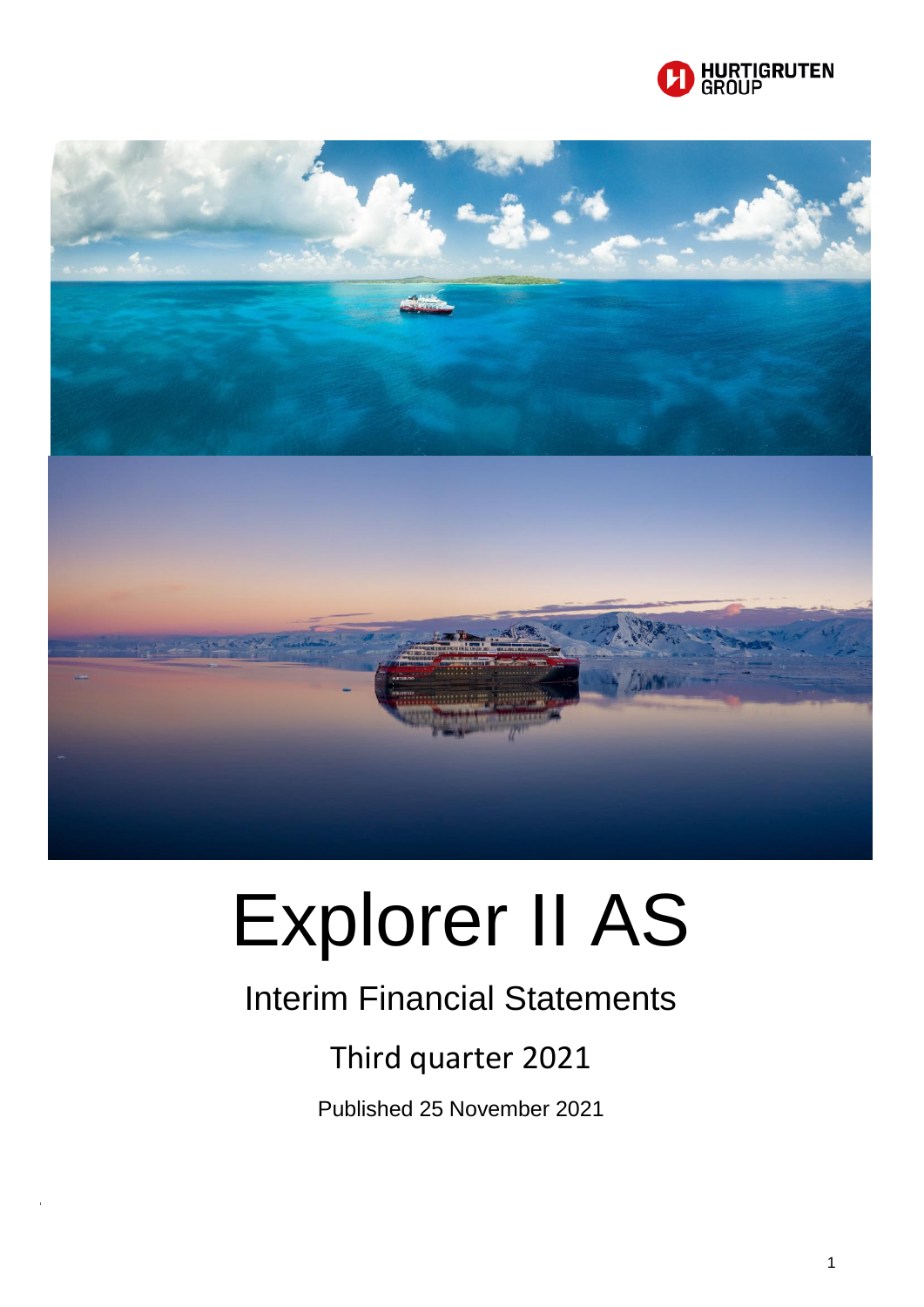

## **Key figures1)**

|                      | Q3     | Q3     | %      | 01.01-30.09 | 01.01-30.09 | %      | Full year |
|----------------------|--------|--------|--------|-------------|-------------|--------|-----------|
| (EUR 1 000)          | 2021   | 2020   | Change | 2021        | 2020        | Change | 2020      |
|                      |        |        |        |             |             |        |           |
| Operating revenue    | 12 603 | 12 603 | $0\%$  | 37 466      | 32 299      | $16\%$ | 44 833    |
| <b>Total revenue</b> | 12 603 | 12 603 | $0\%$  | 37 466      | 32 299      | 16 %   | 44 833    |
| <b>EBITDA</b>        | 12 599 | 12 458 | %      | 37 501      | 31 674      | 18 %   | 44 297    |

*1) The figures presented in this report are unaudited*

## **Operational review**

Explorer II AS is a shipping company located in Oslo within the Hurtigruten Group (Hurtigruten). Its purpose is to invest in, and lease out, under bareboat charter agreements, specialised cruise vessels for the operation in other Hurtigruten Group companies. At 30 September 2021 Explorer II AS owned the two hybrid-powered expedition ships, MS Roald Amundsen and MS Fridtjof Nansen. MS Roald Amundsen was delivered from Green Yard Kleven yard in June 2019 and started its operation in July 2019. In December 2019, its sister ship MS Fridtjof Nansen was delivered and started its operations in the first quarter of 2020. The ships are state-of-theart expedition vessels designed to meet guests' expectations as well as strict environmental and safety standards.

MS Roald Amundsen and MS Fridtjof Nansen have an ice-reinforced hull, a total length of 140 metres and will be able to carry 530 guests. The hybrid

technology engines will reduce fuel consumption substantially and permit periods of emission-free sailing. The investment in new technology has been partly funded by Enova, a Norwegian government enterprise responsible for the promotion of environmentally-friendly production and consumption of energy, and as such lives up to Hurtigruten's vision of becoming the world's leading expedition travel company by offering authentic and accessible experiences to travellers who wish to explore and travel in a sustainable way. Both vessels are operated by Hurtigruten Cruise AS, a sister company within the Hurtigruten Group.

MS Roald Amundsen and MS Fridtjof Nansen are state of the art battery-hybrid powered expedition vessels. They have received excellent guest feedback on the overall onboard experience among others in the Hurtigruten fleet.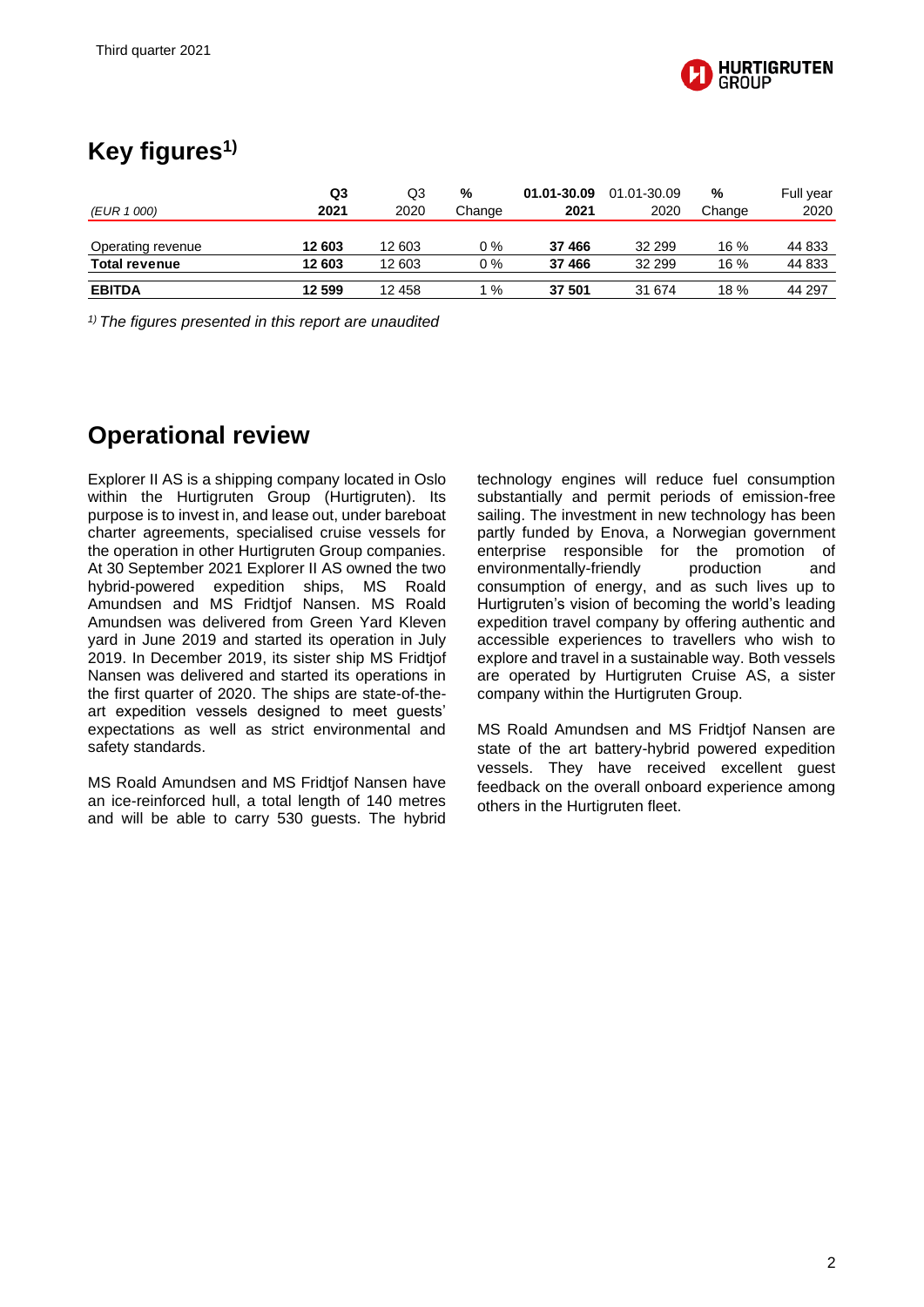## **Financial review**



#### **Profit and loss**

Operating revenue in the third quarter of 2021 amounted to EUR 12.6 million compared to EUR 12.6 million for the same period last year. Operating revenues for the first three quarters of 2021 were EUR 37.5 million compared to EUR 32.3 million for the same period last year. Revenues for the three first quarters of 2021 include bareboat charter for both MS Roald Amundsen and MS Fridtjof Nansen, while the comparative figures include bareboat charter for MS Fridtjof Nansen from 24 February 2020 when the ship started its operation. At the same date, the charter contract for MS Roald Amundsen was renegotiated to reflect a reduced lease period with increased lease fee.

Net financial expenses in the third quarter of 2021 were EUR 2.8 million compared to EUR 3.1 million for the third quarter of 2020. Net financial expenses for the three first quarters of 2021 were EUR 8.7 million compared to EUR 17.8 million for the same period last year. 2020 included full amortization of the fees paid for the Export Credit Agency ("ECA") facility established in 2019, which was refinanced with the bond in 2020.

Net income in the third quarter of 2021 was EUR 7.6 million, compared to a net income of EUR 6.5 million in the same period last year.

#### **Financial position and liquidity**

#### **Balance sheet**

Non-current assets consist of the ships MS Fridtjof Nansen and MS Roald Amundsen. Carrying value at 30 September 2021 was EUR 368.0 million (EUR 374.5 million at 31 December 2020). Given the current situation in the cruise industry caused by the Covid-19 pandemic, the Company performed an impairment review at year-end. Due to the financial solidity and liquidity of the Company, the underlying value of the vessels and the general interest in cruise travel post the pandemic the assessment concluded that there was no impairment needed on the ships carrying value.

In the second quarter of 2019, the company drew on the ECA credit facility entered into in 2017 for financing the purchase of the two vessels, in the amount of EUR 260 million. At year-end 2019, the facility was fully drawn. In February 2020 the company replaced its existing ECA credit facility of EUR 260 million with a bond of EUR 300 million. The bond has a 5-year tenor with semi-annual interest payments of 3.375% p.a. and was listed at Oslo Stock Exchange on 10 July 2020. The carrying value of the bond was EUR 296.4 million as of 30 September 2021.

In March 2020, the company converted a total of EUR 105.0 million of debt to the parent company Hurtigruten AS to equity.

The equity ratio was 29.8% at 30 September 2021, compared to 26.8% at 31 December 2020.

#### **Cash flow**

Net cash flow from operating activities in the third quarter of 2021 was an outflow of EUR 0.2 million (outflow of EUR 1.1 million in the same quarter last year). The change is mainly from working capital movements.

Net cash flow from investment activities was an outflow of EUR 0.01 million in the third quarter of 2021 compared to an inflow of EUR 0.6 million in the third quarter of 2020. For the three first quarters of 2021 net cash outflow from investment activities were EUR 0.07 million compared to an outflow of EUR 17.3 million for the same period last year. The investments in 2020 were related to the remaining payments for MS Fridtjof Nansen.

Net cash flow from financing activities for the third quarter of 2021 carried an inflow of EUR 0.2 million compared to an inflow of EUR 0.5 million in the third quarter of 2020. For the first three quarters of 2021 the company had an inflow of EUR 0.7 million compared to an inflow of EUR 21.9 million in the same period last year. In 2020, proceeds from the EUR 300 million bond issue, was partly offset by repayments of the ECA facility and Group borrowings.

Cash and cash equivalents in the cash flow statement was EUR 2.5 million at 30 September 2021. At year-end 2020, cash and cash equivalents in the statement of financial position was EUR 2.6 million.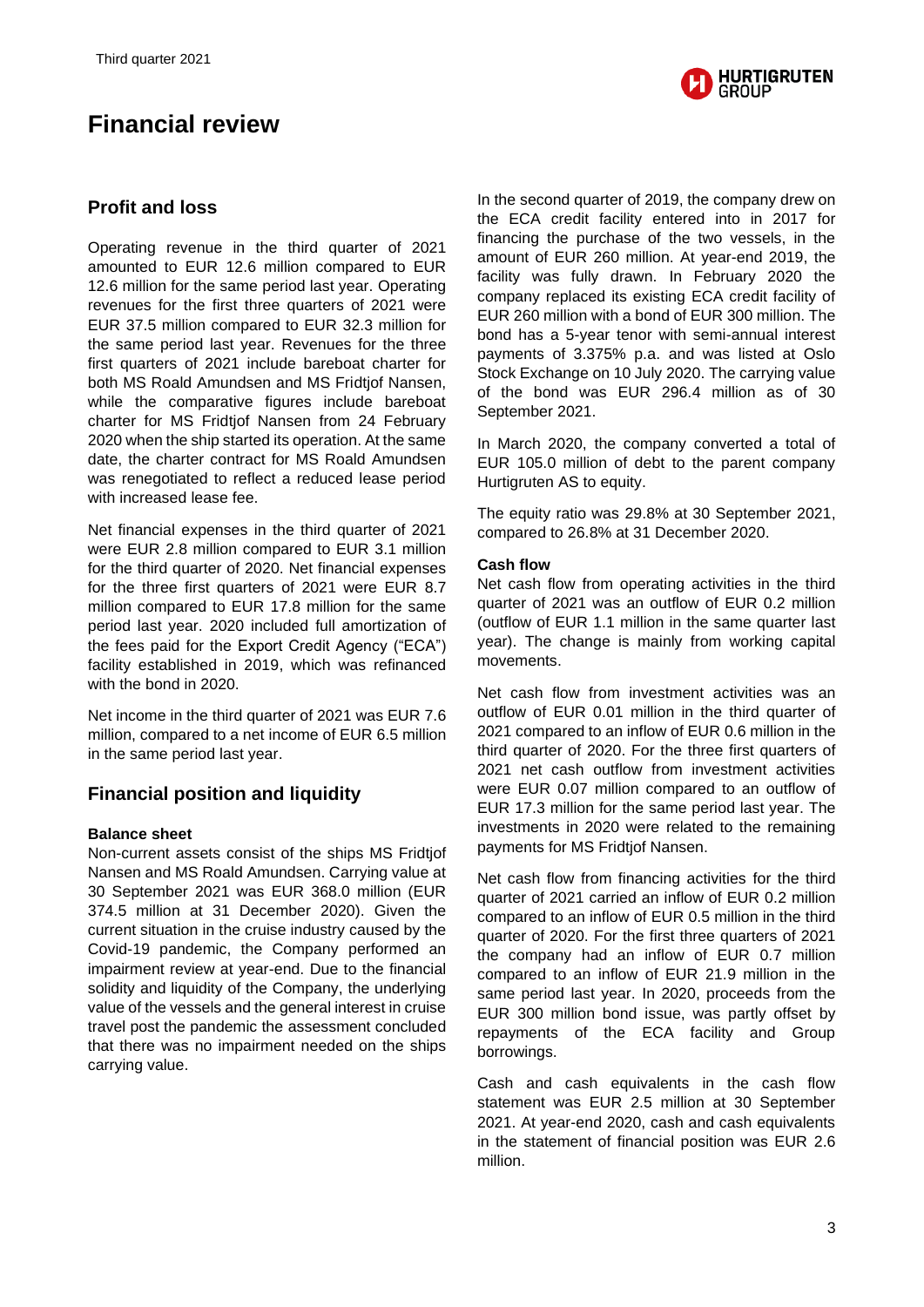

## **Outlook**

With vaccines widely distributed among Hurtigruten Group's customer groups and the introduction of the EU Digital COVID Certificate passport enabling quarantine free travel for vaccinated guests there are a positive outlook for Hurtigruten Group.

Bookings for 2022 are, as of 8 November 2021, 15 % higher compared with the same period two years ago for 2020 and is an all-time high compared to prepandemic levels

Bookings for 2023 are also off to an excellent start with bookings approx. 180% higher than same time two years ago.

The strong booking development for 2022 is driven by both yield and volume in Hurtigruten Expeditions. The increased capacity transferred from Hurtigruten Norway to Hurtigruten Expeditions is very well received in the German, UK and US markets.

2023 has also had a very strong start to the pre-sale period. This shows that there is a strong underlying demand for travelling from all source markets and towards all destinations.

With the current roll out of effective vaccines and vaccination passports across our source markets and destinations, the Board of Directors expectations are that revenues will increase in the coming quarters and the financial performance will improve.

Hurtigruten Expeditions fleets consist of smaller size vessels which makes testing of passengers and crew and other risk reducing measures related to Covid-19 easier.

Hurtigruten Group is closely monitoring the liquidity situation as we move forward and believes that the liquidity resources currently available and the plans that have been put in place are sufficient to ensure the funding of the Hurtigruten Group.

The ultimate shareholders of the company have confirmed that they remain supportive and have indicated that they would be willing to consider providing additional liquidity, if necessary. The ultimate shareholders commitment to Hurtigruten Group was evident with the EUR 75 million shareholder loan provided in September.

## **Risks and uncertainties**

The risks described below are not the only risks the Company faces.

Additional risks and uncertainties not currently known to the Group or that Group currently deems to be immaterial may also materially adversely affect the business, financial condition or results of operations. The global Covid-19 pandemic has had, and will continue to have, a material adverse impact on our business and results of operations. The global spread of the Covid-19 pandemic and the unprecedented responses by governments and other authorities to control and contain the spread has caused significant disruptions, created new risks, and exacerbated existing risks to our business.

The Hurtigruten Group has been, and will continue to be, negatively impacted by the Covid-19 pandemic, including impacts that resulted from actions taken in response to the outbreak. Examples of these include, but are not limited to, travel bans, restrictions on the movement and gathering of people, social distancing measures, shelter-in-place/stay-at-home orders, and disruptions to businesses in our supply chain. In addition to the imposed restrictions affecting our business, the extent, duration, and magnitude of the Covid-19 pandemic's effect on the economy and consumer demand for cruising and travel is still rapidly fluctuating and difficult to predict.

An increase in port taxes or fees or other adverse change of the terms of business with the authorities operating the ports in which Hurtigruten calls could increase the operating costs and adversely affect the business, financial condition, results of operations and prospects.

As the rest of the cruise and maritime industry, Hurtigruten Group is subject to complex laws and regulations, including environmental, health and safety laws and regulations, which could adversely affect the operations and any change in the current laws and regulations could lead to increased costs or decreased revenue.

The Company may be exposed to litigation and legal claims.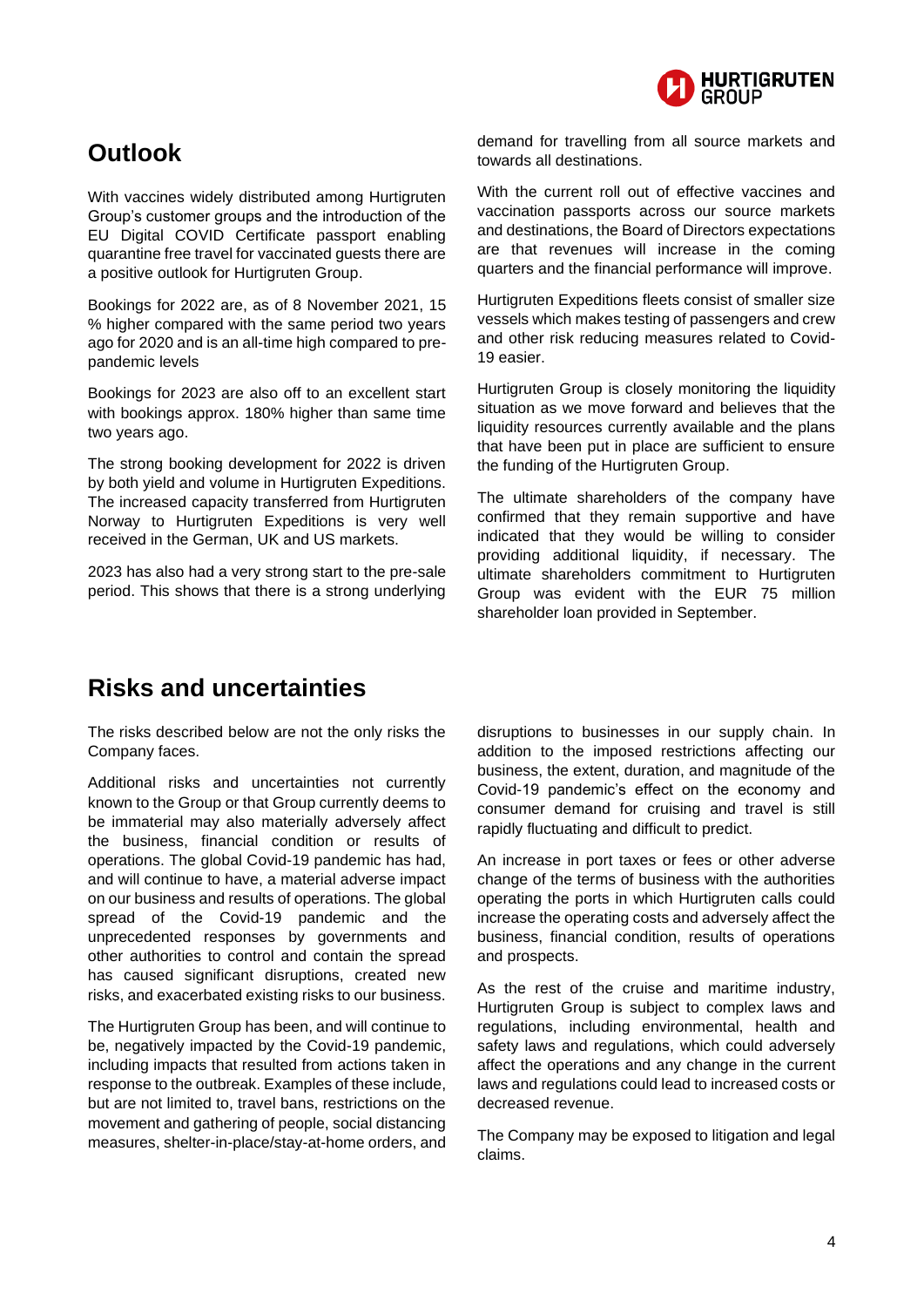

## **Interim financial statements**

### **Condensed statement of income**

#### **Unaudited**

|                                     |      | Q <sub>3</sub> | Q <sub>3</sub> | 01.01-30.09 | 01.01-30.09 | Full year |
|-------------------------------------|------|----------------|----------------|-------------|-------------|-----------|
| (EUR 1 000)                         | Note | 2021           | 2020           | 2021        | 2020        | 2020      |
| Operating revenue                   |      | 12 603         | 12 603         | 37 466      | 32 299      | 44 833    |
| <b>Total revenues</b>               |      | 12 603         | 12 603         | 37 466      | 32 299      | 44 833    |
| Depreciation                        |      | (2128)         | (2877)         | (6393)      | (8 630)     | (11763)   |
| Operating costs                     |      | (6)            | (90)           | (34)        | (416)       | (484)     |
| Other gains/(losses)                |      | 2              | (56)           | 70          | (209)       | (53)      |
| <b>Operating profit/(loss)</b>      |      | 10 470         | 9581           | 31 109      | 23 044      | 32 534    |
| Financial income                    |      |                |                |             |             |           |
| Financial expenses                  |      | (2821)         | (3035)         | (8727)      | (17550)     | (20 566)  |
| Net foreign exchange gains/(losses) |      | (0)            | (18)           | 2           | (259)       | (259)     |
| <b>Net financial items</b>          | 4    | (2821)         | (3 053)        | (8724)      | (17808)     | (20 825)  |
| Profit/(loss) before income tax     |      | 7649           | 6528           | 22 3 8 5    | 5 2 3 6     | 11708     |
| <b>Net income</b>                   |      | 7649           | 6528           | 22 3 8 5    | 5 2 3 6     | 11 708    |

## **Condensed statement of comprehensive income**

| (EUR 1 000)                               | Q3<br>2021 | Q3<br>2020 | 01.01-30.09<br>2021 | 01.01-30.09 Full year<br>2020 | 2020   |
|-------------------------------------------|------------|------------|---------------------|-------------------------------|--------|
| Net income                                | 7649       | 6 5 2 8    | 22 3 8 5            | 5 2 3 6                       | 11 708 |
| Total comprehensive income for the period | 7 649      | 6 5 28     | 22 3 8 5            | 5 2 3 6                       | 11 708 |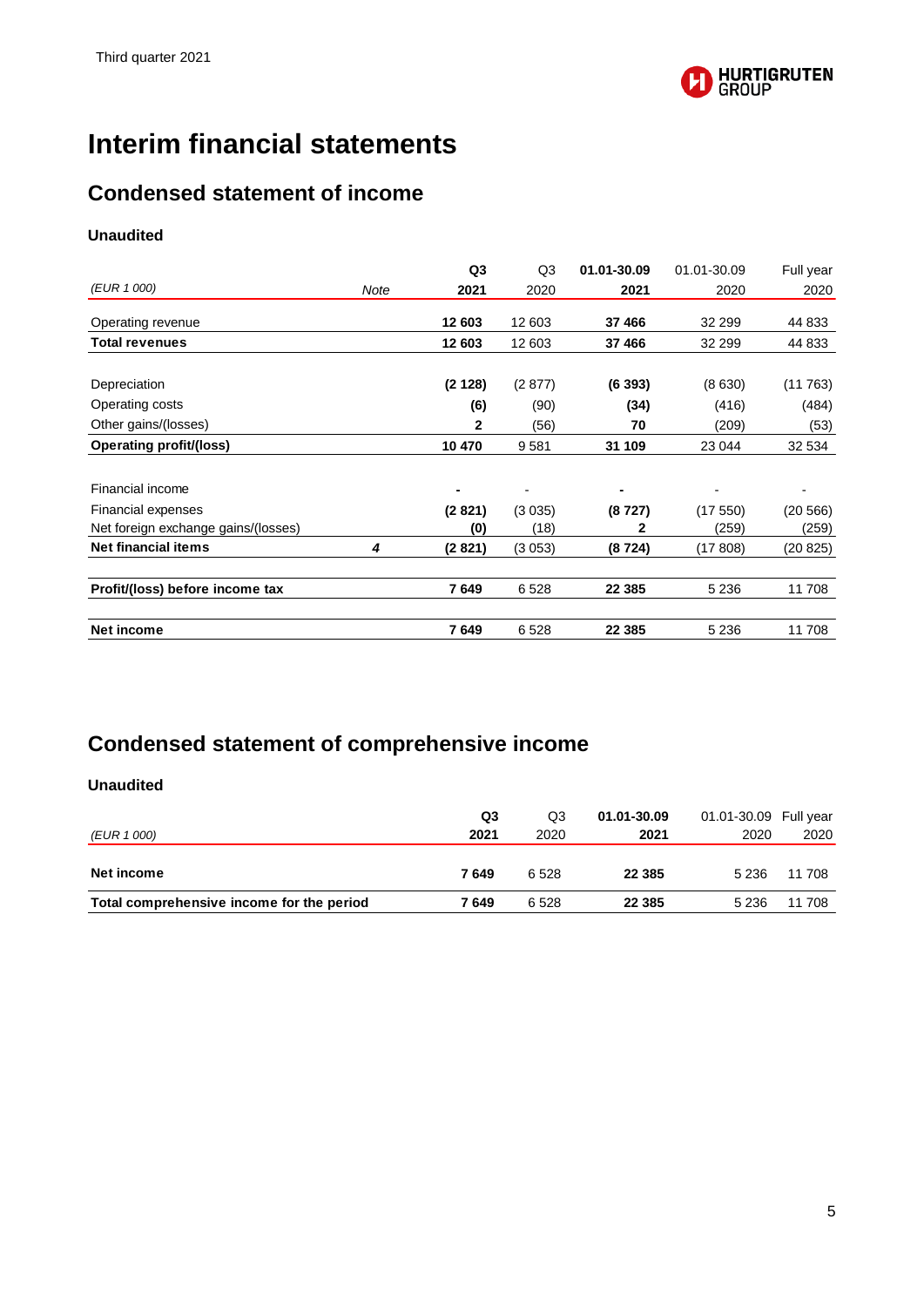

## **Condensed statement of financial position**

|                                                 |             | 30.09   | 30.09   | 31.12.         |
|-------------------------------------------------|-------------|---------|---------|----------------|
| (EUR 1 000)                                     | <b>Note</b> | 2021    | 2020    | 2020           |
|                                                 |             |         |         |                |
| Ships                                           |             | 368,027 | 377,526 | 374,481        |
| <b>Total non-current assets</b>                 |             | 368,027 | 377,526 | 374,481        |
|                                                 |             |         |         |                |
| Intragroup trade receivables                    | 5           | 96,041  | 45,317  | 58,321         |
| Other current receivables                       | 5           | 13      |         | 15             |
| Cash and cash equivalents                       | 5           | 2,543   | 2,545   | 2,554          |
| <b>Total current assets</b>                     |             | 98,596  | 47,862  | 60,891         |
| <b>Total assets</b>                             |             | 466,623 | 425,388 | 435,372        |
| Paid -in capital                                |             | 105,003 | 105,003 | 105,003        |
| Retained earnings                               |             | 33,991  | 5,134   | 11,606         |
| <b>Total equity</b>                             |             | 138,994 | 110,137 | 116,609        |
|                                                 |             |         |         |                |
| Interest-bearing liabilities                    | 3,5         | 296,428 | 295,408 | 295,625        |
| Interest-bearing liabilities to group companies | 3,5         | 28,956  | 17,740  | 18,095         |
| <b>Total non-current liabilities</b>            |             | 325,385 | 313,147 | 313,720        |
|                                                 |             |         |         |                |
| Accounts payables                               | 5           |         | 9       |                |
| Income tax payable                              |             | 4       | 3       | $\overline{7}$ |
| Intragroup trade payables                       | 5           | 1,400   | 1,028   | 1,372          |
| Other current liabilities                       |             | 841     | 1,064   | 3,664          |
| <b>Total current liabilities</b>                |             | 2,245   | 2,103   | 5,043          |
|                                                 |             |         |         |                |
| <b>Total equity and liabilities</b>             |             | 466,623 | 425,388 | 435,372        |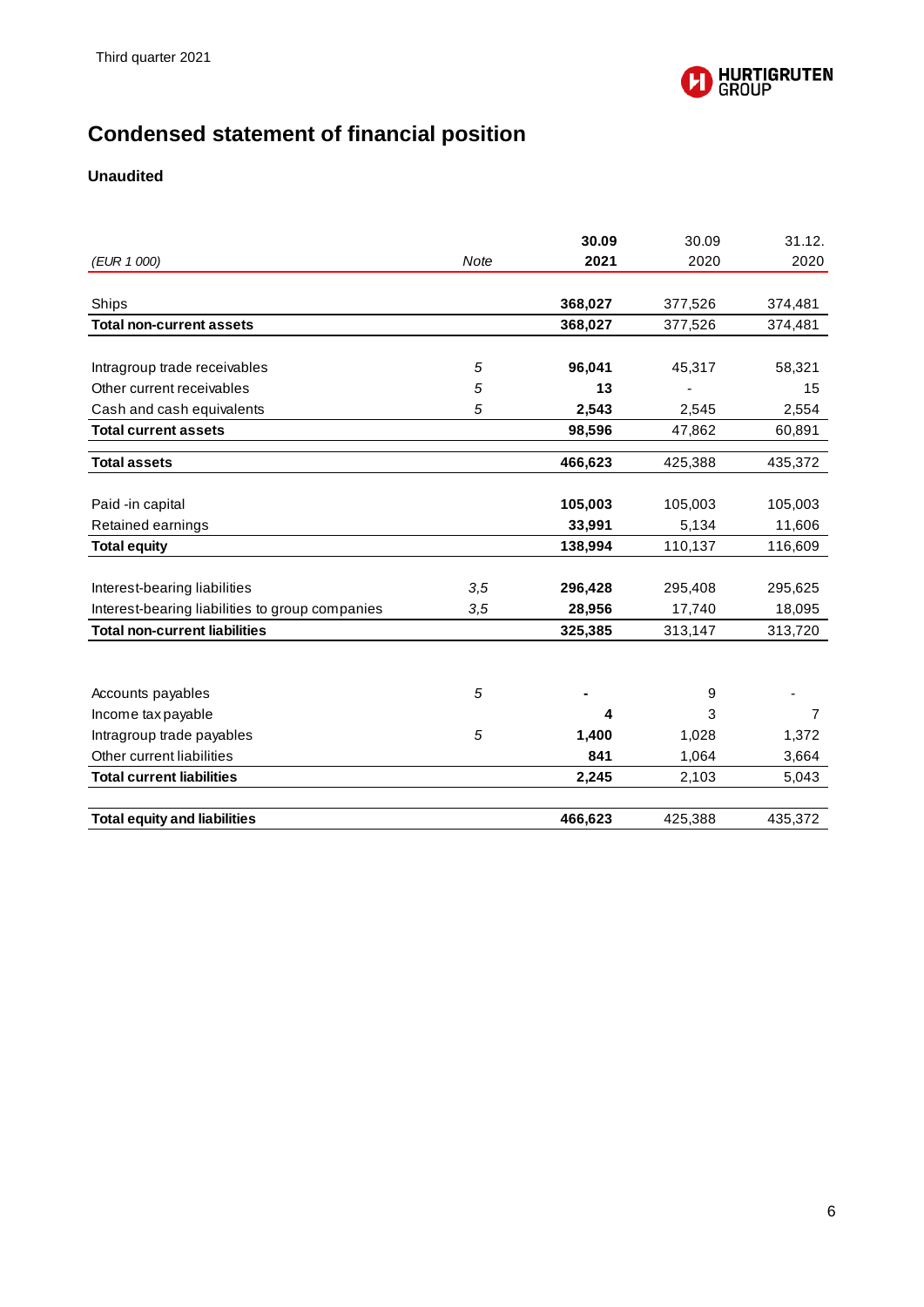

## **Condensed statement of changes in equity**

|                                   |                                                |                          |                 | 01.01-30.09.2021 |  |
|-----------------------------------|------------------------------------------------|--------------------------|-----------------|------------------|--|
|                                   | Attributable to shareholders of Explorer II AS |                          |                 |                  |  |
|                                   |                                                | <b>Share</b>             | <b>Retained</b> |                  |  |
| (EUR 1 000)                       | Share capital                                  | premium                  | earnings        | Total            |  |
|                                   |                                                |                          |                 |                  |  |
| Equity at beginning of the period |                                                | 105 000                  | 11 607          | 116 610          |  |
| Net income                        | $\overline{\phantom{0}}$                       | $\overline{\phantom{0}}$ | 22 385          | 22 3 8 5         |  |
| Equity at the close of the period | 3                                              | 105 000                  | 33 991          | 138 994          |  |

|                                   |                                                |                |                 | 01.01-30.09.2020 |  |
|-----------------------------------|------------------------------------------------|----------------|-----------------|------------------|--|
|                                   | Attributable to shareholders of Explorer II AS |                |                 |                  |  |
|                                   |                                                | <b>Share</b>   | <b>Retained</b> |                  |  |
| (EUR 1 000)                       | Share capital                                  | premium        | earnings        | Total            |  |
|                                   |                                                |                |                 |                  |  |
| Equity at beginning of the period | 3                                              | ۰              | (102)           | (99)             |  |
|                                   |                                                |                |                 |                  |  |
| Net income                        | $\blacksquare$                                 | $\blacksquare$ | 5 2 3 6         | 5 2 3 6          |  |
| <b>Transaction with owners:</b>   |                                                |                |                 | $\blacksquare$   |  |
| Capital increase                  |                                                | 105 000        |                 | 105 000          |  |
| Equity at the close of the period | 3                                              | 105 000        | 5 1 3 4         | 110 137          |  |

|                                   |                                                |              |                 | 01.01-31.12.2020 |  |  |
|-----------------------------------|------------------------------------------------|--------------|-----------------|------------------|--|--|
|                                   | Attributable to shareholders of Explorer II AS |              |                 |                  |  |  |
|                                   |                                                | <b>Share</b> | <b>Retained</b> |                  |  |  |
| (EUR 1 000)                       | Share capital                                  | premium      | earnings        | Total            |  |  |
|                                   |                                                |              |                 |                  |  |  |
| Equity at beginning of the period | 3                                              | ۰            | (102)           | (99)             |  |  |
| Net income                        | ٠                                              | ۰<br>٠       | 11 708          | 11 708           |  |  |
| <b>Transaction with owners:</b>   |                                                |              |                 |                  |  |  |
| Capital increase                  |                                                | 105 000      |                 | 105 000          |  |  |
| Equity at the close of the period | 3                                              | 105 000      | 11 607          | 116 609          |  |  |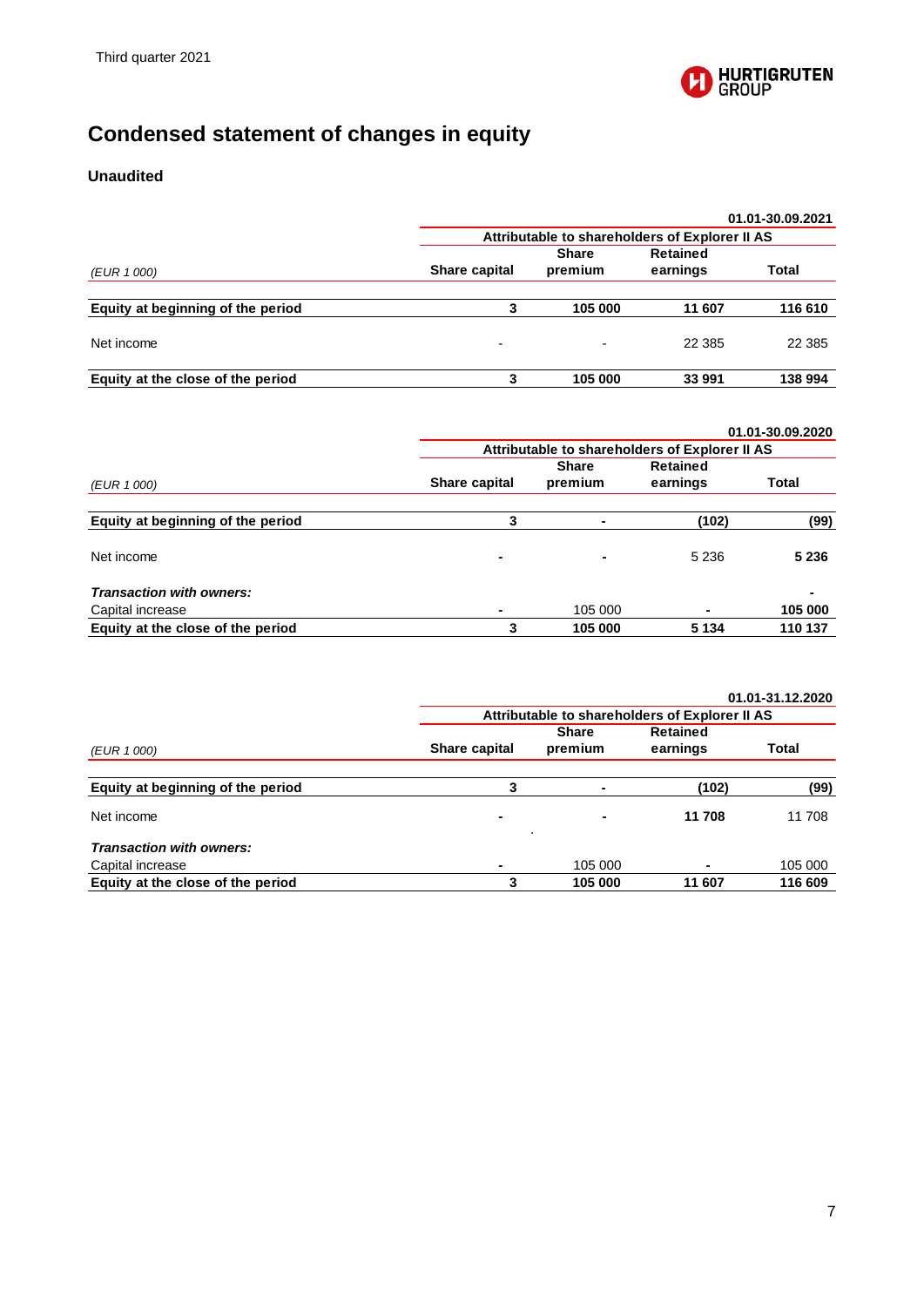

## **Condensed statement of cash flows**

|                                                                          |             | Q <sub>3</sub> | Q <sub>3</sub> | 01.01-30.09 | 01.01-30.09 | Full year |
|--------------------------------------------------------------------------|-------------|----------------|----------------|-------------|-------------|-----------|
| (EUR 1 000)                                                              | <b>Note</b> | 2021           | 2020           | 2021        | 2020        | 2020      |
|                                                                          |             |                |                |             |             |           |
| Cash flows from operating activities                                     |             |                |                |             |             |           |
| Profit/(loss) before income tax                                          |             | 7649           | 6528           | 22 3 85     | 5 2 3 6     | 11 708    |
| Adjustments for:                                                         |             |                |                |             |             |           |
| Depreciation, amortisation and impairment losses                         |             | 2 1 2 8        | 2877           | 6 3 9 3     | 8 6 3 0     | 11763     |
| Interest expenses                                                        | 4           | 2821           | 3017           | 8727        | 17 550      | 20 566    |
| Change in working capital                                                |             | (12815)        | (13596)        | (38 236)    | (33701)     | (46530)   |
| Other adjustments                                                        |             | (2)            | 74             | 58          | 259         | 257       |
| Net cash flows from (used in) operating activities                       |             | (219)          | (1100)         | (674)       | (2028)      | (2 236)   |
|                                                                          |             |                |                |             |             |           |
| Cash flows from investing activities                                     |             |                |                |             |             |           |
| Purchase of property, plant, equipment (PPE)                             |             | (8)            | 635            | (71)        | (20169)     | (20 258)  |
| Change in restricted cash                                                |             |                | (0)            |             | 2820        | 2820      |
| Net cash flows from (used in) investing activities                       |             | (8)            | 635            | (71)        | (17349)     | (17438)   |
|                                                                          |             |                |                |             |             |           |
| Cash flows from financing activities                                     |             |                |                |             |             |           |
| Proceeds from borrowings                                                 |             |                |                |             | 300 000     | 300 000   |
| Repayment of borrowings to financial institutions                        |             |                | 0              |             | (254 583)   | (254 583) |
| Net change of borrowings to group companies                              |             | 5 2 7 0        | 5 4 3 4        | 10861       | (11 178)    | (10822)   |
| Paid interest and fees                                                   | 4           | (5063)         | (4960)         | (10127)     | (12340)     | (12389)   |
| Net cash flows from (used in) financing activities                       |             | 208            | 474            | 733         | 21899       | 22 206    |
|                                                                          |             |                |                |             |             |           |
| Net (decrease)/increase in cash, cash equivalents and<br>bank overdrafts |             |                |                |             |             |           |
|                                                                          |             | (18)           | 8              | (12)        | 2 5 2 2     | 2 5 3 2   |
| Cash and cash equivalents at the beginning of period                     |             | 2 5 6 1        | 2 5 3 6        | 2 5 5 4     | 23          | 23        |
| Cash and cash equivalents at end of period                               |             | 2 5 4 3        | 2 5 4 5        | 2 5 4 3     | 2 5 4 5     | 2 5 5 4   |
| Restricted cash                                                          |             |                |                |             | 0           |           |
| Cash and cash equivalents in the statement of                            |             |                |                |             |             |           |
| financial position                                                       |             | 2 5 4 3        | 2545           | 2 5 4 3     | 2545        | 2 5 5 4   |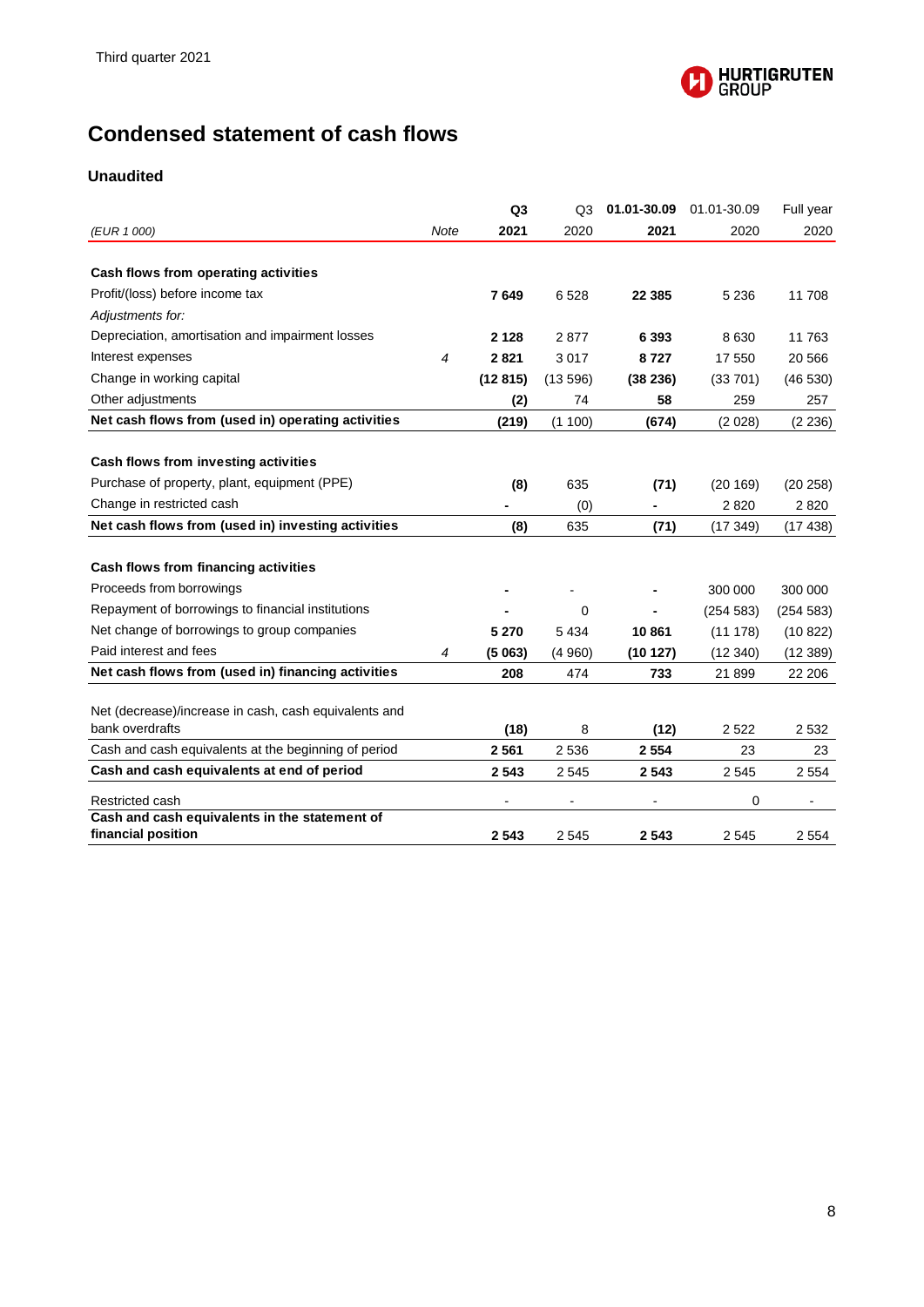

## **Notes to the condensed financial statements**

#### **Note 1 Accounting policies**

The interim financial report for Explorer II AS is prepared in accordance with IAS 34 Interim Financial Reporting. The interim financial report does not include all information which will appear in the annual financial report, which is prepared in accordance with all effective IFRS-standards and should therefore be read in connection with the annual report for Explorer II AS for 2020.

The annual report for 2020 for the company can be obtained through a request to the company's main office. The accounting policies applied in the interim financial reporting are described in the note of accounting policies in the annual report for 2020.

In the preparation of the interim financial report, estimates and assumptions have been applied, which has affected assets, liabilities, revenues and costs. Actual figures can deviate from estimates applied.

#### **Note 2 Financial risk management**

There are potential risks and uncertainties that can affect the operations of the company. The company main source of income is from Hurtigruten Cruise AS, a sister-company within the Silk Topco Group, where currently the operations is affected by the Covid-19 pandemic. However, the funding position within Silk Topco Group is sound. The company's financing through the issued bond is at a fixed rate. Any market fluctuations will not affect the financing charge. Information concerning the most important risks and uncertainties is disclosed in the latest annual report.

#### **Note 3 Interest-bearing liabilities**

|                                                 | 30.09   | 30.09   | 31.12.  |
|-------------------------------------------------|---------|---------|---------|
| (EUR 1 000)                                     | 2021    | 2020    | 2020    |
| Non-current interest-bearing liabilities        |         |         |         |
| <b>Bond</b>                                     | 296.428 | 295.408 | 295,625 |
| Interest-bearing liabilities to group companies | 28.956  | 17.740  | 18,095  |
| <b>Total interest-bearing liabilities</b>       | 325.385 | 313.147 | 313,720 |

The interest-bearing liabilities in the company is classified as financial liabilities measured at amortised cost. During the first quarter of 2020, the company issued a EUR 300 million bond to refinance the existing ECA credit facility of EUR 260 million, drawn to purchase the vessels in 2019.

#### **Maturity profile in nominal value**

The below maturity schedule reflects the borrowings at nominal values.

|                                       | 30.09   | 30.09   | 31.12.   |
|---------------------------------------|---------|---------|----------|
| (EUR 1 000)                           | 2021    | 2020    | 2020     |
|                                       |         |         |          |
| Year 4 and 5                          | 300,000 | 45,000  | 45,000   |
| More than 5 years                     | 28,956  | 272.740 | 273,095  |
| Total                                 | 328,956 | 317,740 | 318,095  |
| Unamortised trasaction cost           | (3,572) | (4,592) | (4, 375) |
| Total carrying value in balance sheet | 325,385 | 313,147 | 313,720  |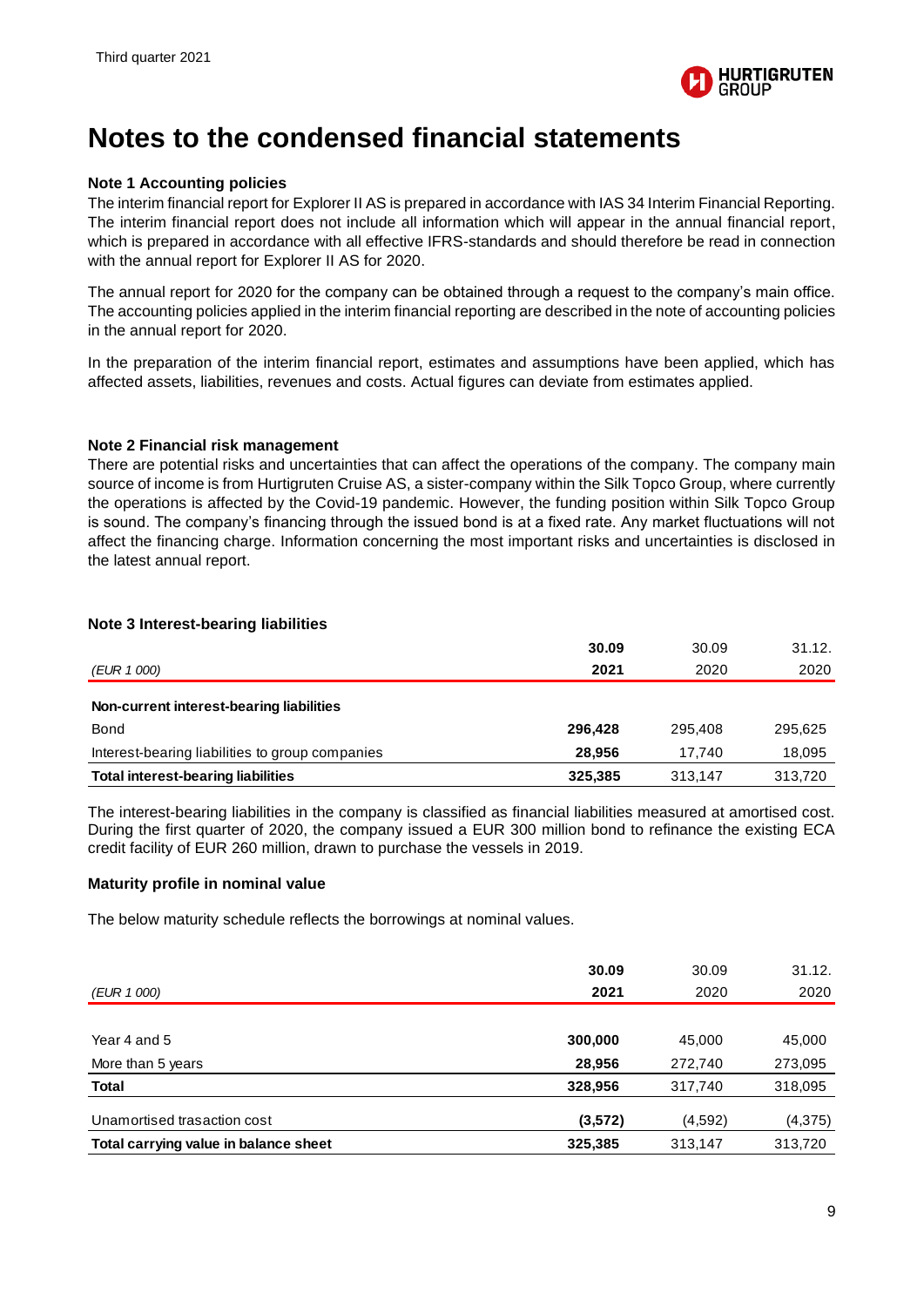

#### **Note 4 Net financial items**

| 2020     |
|----------|
|          |
| (20 566) |
| (20 566) |
|          |
| (259)    |
| (20 825) |
|          |

#### **Note 5 Financial assets and liabilities at fair value**

The following principles have been applied for the subsequent measurement of financial assets and liabilities:

|                                                            | 30.09                  | 30.09                  | 31.12.                 |
|------------------------------------------------------------|------------------------|------------------------|------------------------|
|                                                            | 2021                   | 2020                   | 2020                   |
| (EUR 1000)                                                 | Amortised Cost<br>(AC) | Amortised Cost<br>(AC) | Amortised Cost<br>(AC) |
| Assets as per balance sheet                                |                        |                        |                        |
| Current intragroup receivables and other receivables       | 96,054                 | 45,317                 | 58,337                 |
| Cash and cash equivalents                                  | 2,543                  | 2,545                  | 2,554                  |
| Total                                                      | 98,596                 | 47,862                 | 60,891                 |
| Liabilities as per balance sheet                           |                        |                        |                        |
| Non-current interest-bearing liabilities                   | 296,428                | 295,408                | 295,625                |
| Non-current interest-bearing liabilities to Group companie | 28,956                 | 17,740                 | 18,095                 |
| Current interest-bearing liabilities                       |                        | ٠                      |                        |
| Trade payables and other short term payables               | 1,400                  | 1,036                  | 1,372                  |
| Total                                                      | 326,785                | 314,183                | 315,093                |

The carrying value for the financial assets and liabilities has been assessed and does not differ materially from fair value, except for the non-current interest-bearing liabilities (bond). Fair value of the bond at 30 September 2021 was EUR 261.5 million (EUR 261.5 million at 31 December 2020).

#### **Note 6 Covid-19**

The Company's business continues to be impacted by the Covid-19 pandemic. New waves of outbreaks have emerged during Q3 2021. The level of international travel has picked up but will most likely remain below normal levels in Q4 2022. The Covid-19 pandemic has created a challenging business environment for the Company, and an unprecedented uncertainty of potential negative impact on the financial performance. For the Company, these events are impairment triggers, and as such, as of the end of fourth quarter of 2020, the Group has assessed the carrying values of the Groups assets for impairment according to IAS 36. The value in use has been estimated for the Groups' ships on a cash generating unit level and has been calculated based on the present value of estimated future cash flows. The projected cash flows represent managements best estimate for future ramp-up in operations after the Covid-19 effects on the travel industry. The impairment tests are supported by the booking development for 2022 and 2023. As of year-end, the estimated value in use was equal to or higher than the carrying value of the assets, and no impairment were recognized in the financial statements.

#### **Note 7 Events after the reporting period**

No events of significance have occurred after the reporting period.